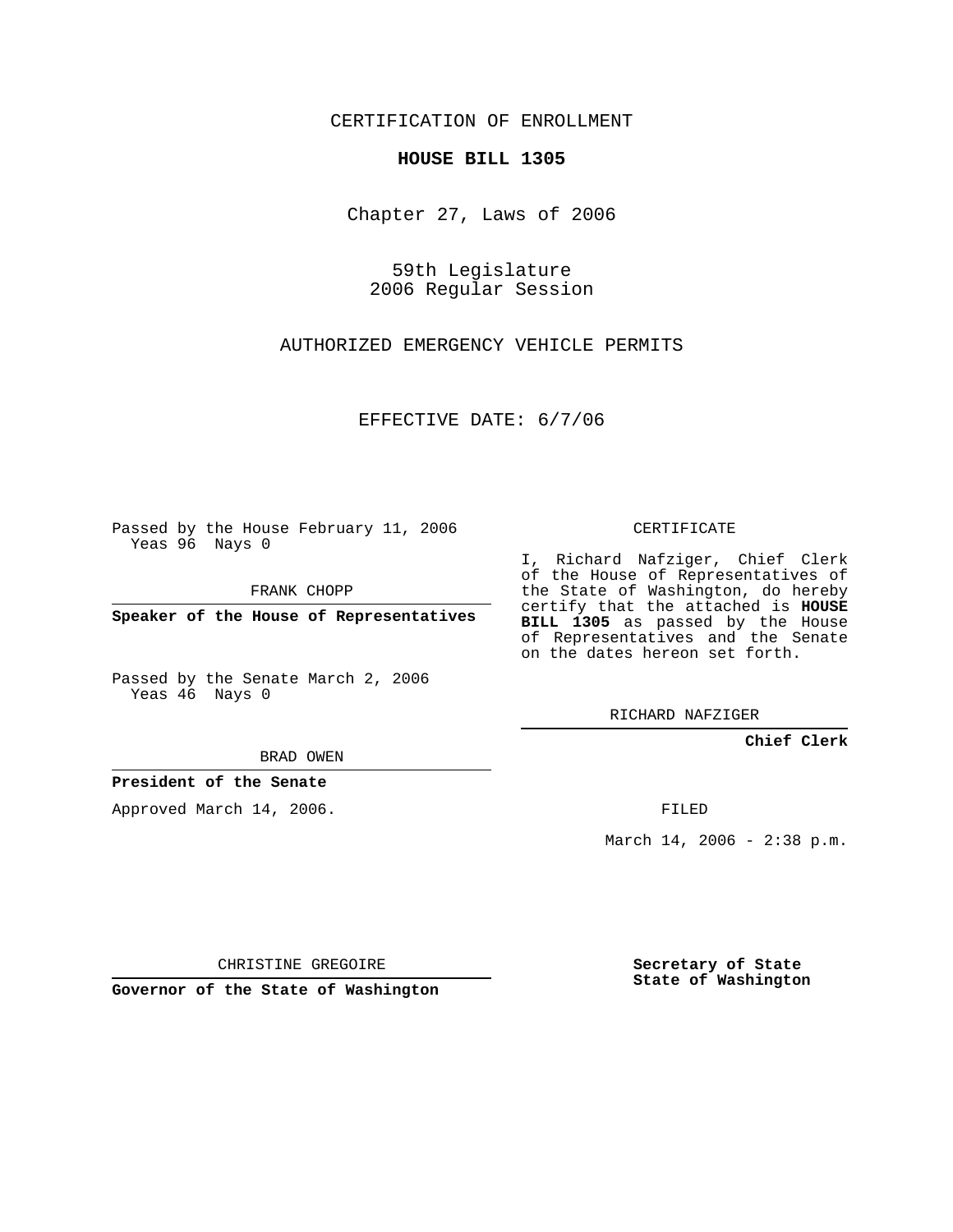## **HOUSE BILL 1305** \_\_\_\_\_\_\_\_\_\_\_\_\_\_\_\_\_\_\_\_\_\_\_\_\_\_\_\_\_\_\_\_\_\_\_\_\_\_\_\_\_\_\_\_\_

\_\_\_\_\_\_\_\_\_\_\_\_\_\_\_\_\_\_\_\_\_\_\_\_\_\_\_\_\_\_\_\_\_\_\_\_\_\_\_\_\_\_\_\_\_

Passed Legislature - 2006 Regular Session

## **State of Washington 59th Legislature 2005 Regular Session**

**By** Representatives Haigh, McDonald, Eickmeyer, Holmquist, Wallace, P. Sullivan, Roach, Morrell and Sells

Read first time 01/20/2005. Referred to Committee on Transportation.

1 AN ACT Relating to authorized emergency vehicles; and amending RCW 2 46.37.194.

3 BE IT ENACTED BY THE LEGISLATURE OF THE STATE OF WASHINGTON:

 4 **Sec. 1.** RCW 46.37.194 and 1987 c 330 s 711 are each amended to 5 read as follows:

 The state patrol may make rules and regulations relating to authorized emergency vehicles and shall test and approve sirens and 8 emergency vehicle lamps to be used on such vehicles. The equipment and standards review unit shall require a record check of all applicants and drivers for an authorized emergency vehicle permit through the Washington state patrol criminal identification section pursuant to RCW 10.97.050 and through the federal bureau of investigation before 13 issuing an authorized emergency vehicle permit. The record check shall include a fingerprint check using a complete Washington state criminal identification fingerprint card. When necessary, applicants and drivers may be employed on a conditional basis pending completion of the investigation. Pursuant to RCW 43.43.742, the applicant, driver,